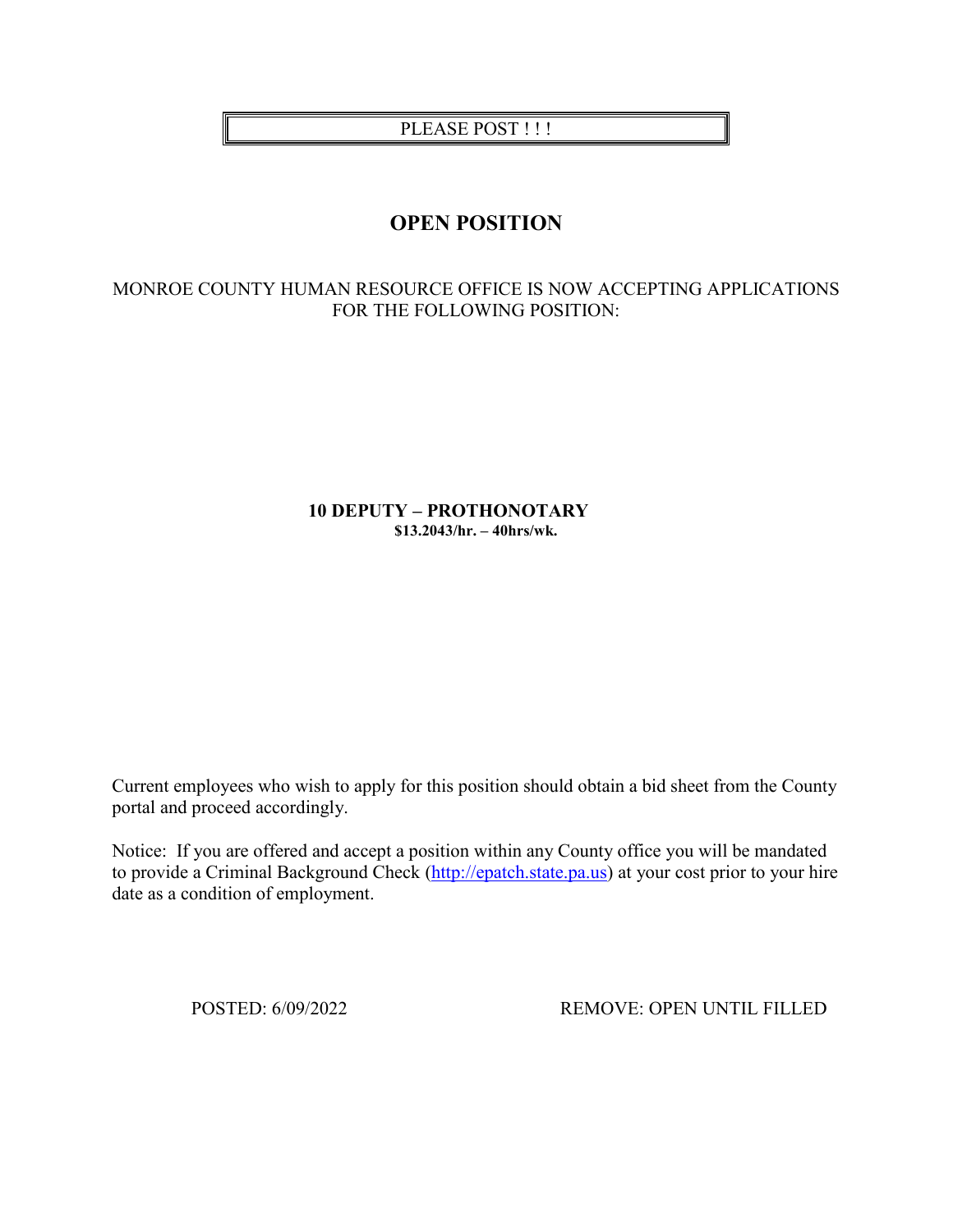# **MONROE COUNTY, PENNSYLVANIA CLASSIFICATION SPECIFICATION**

### **CLASSIFICATION TITLE: DEPUTY PROTHONOTARY**

### **PURPOSE OF CLASSIFICATION**

The purpose of this classification is to provide general administrative assistance in processing, recording and filing criminal and/or civil legal documents for an assigned division within the Judicial System of Monroe County. Duties and responsibilities include, but are not limited to: receiving and processing court summons; signing subpoenas and affidavits; processing various legal applications; and performing other duties as required. Duties may vary according to department and/or division assignment.

### **ESSENTIAL FUNCTIONS**

**The following duties are normal for this position. These are not to be construed as exclusive or all-inclusive. Other duties may be required and assigned.**

Administers oaths for passports, and marriage licenses; and other applications as required by division assignment; inputs information into computerized databases; collects appropriate identification and supporting documentation; submits to appropriate agency and/or individual; makes copies and maintains departmental files.

Verifies signature and/or signs subpoenas, affidavits and other legal documents relating to an assigned division; processes forms according to specific guidelines; makes copies and forwards to appropriate agency and/or individual; maintains copies for departmental files.

Receives and processes domestic relations, and other court motions, petitions and orders; proofreads all new civil or judgments; makes corrections and/or edits as necessary; motions and petitions filed each day; reviews lists for return of motions and petitions; distributes lists to judges and other individuals as required.

Collects monies from customers for fees, licenses, restitution, and other payments; prepares receipt for customer and maintains copy for departmental use; enters information into computerized databases; tracks all monies received and balances daily receipts with cash register drawer; and makes bank deposits.

Attends court hearings as required; takes notes and records facts as required; administers oaths and swears in juries and other individuals for Public Defender and District Attorney's Office; maintains confidentiality of all proceedings; consults with attorneys, defendants, detectives, law enforcement, court personnel and other individuals to assist in hearing processing.

Creates and maintains case files as needed; enters case information into computerized database bases; ensures proper documentation is present and that all information is accurate and complete; prepares files for trials and hearings; distributes to judges, attorneys and other appropriate individuals; updates and/or makes corrections as necessary; boxes, archives and/or purges outdated files as necessary; maintains confidentiality of all information as required; purges old information and/or prepares for SCANNING.

Clock in and types and prepares various legal documents and correspondence to include letters, affidavits, reports and other documents; reviews information for accuracy and completeness; makes corrections and/or additions as needed;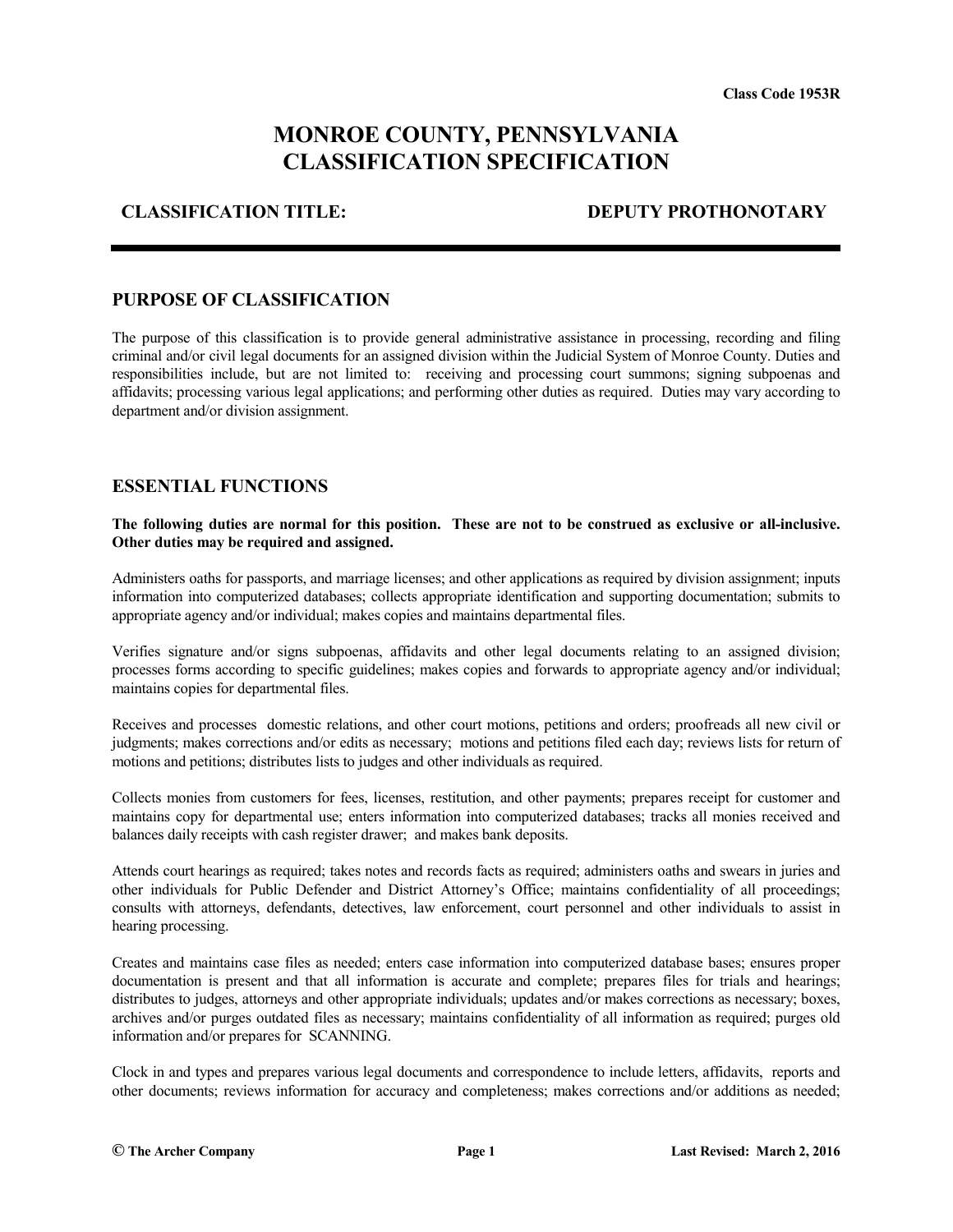Verifies new case reference numbers.

Greets visitors and/or resolves conflicts; accepts, reviews, and assists clients in completing various applications; answers questions and provides information; collects necessary information and identification; makes copies and files for departmental use.

Receives and screens incoming telephone calls; routes calls and/or takes messages as necessary; answers questions from staff, law enforcement, outside agencies, the public or other individuals as necessary; provides information accordingly.

Utilizes various office equipment such as personal computer, calculator, fax machine, typewriter, photocopier, and other equipment as necessary to perform daily duties.

Calculates copies made by other offices and forwards billing; prepares records to be sent to Superior/Commonwealth Court;

## **ADDITIONAL FUNCTIONS**

Provides switchboard service after normal work hours.

Performs other related duties as required.

# **MINIMUM QUALIFICATIONS**

High school diploma or GED; supplemented by one (1) year previous experience and/or training involving general administrative and clerical experience; or any equivalent combination of education, training, and experience which provides the requisite knowledge, skills, and abilities for this job.

# **PERFORMANCE APTITUDES**

**Data Utilization**: Requires the ability to calculate and/or tabulate data. Includes performing subsequent actions in relation to these computational operations.

**Human Interaction**: Requires the ability to provide guidance, assistance, and/or interpretation to others regarding the application of procedures and standards to specific situations.

**Equipment, Machinery, Tools, and Materials Utilization**: Requires the ability to operate, maneuver and/or control the actions of equipment, machinery, tools, and/or materials used in performing essential functions.

**Verbal Aptitude**: Requires the ability to utilize a wide variety of reference, descriptive, and/or advisory data and information.

**Mathematical Aptitude**: Requires the ability to perform addition, subtraction, multiplication, and division; the ability to calculate decimals and percentages; the ability to utilize principles of fractions; and the ability to interpret graphs.